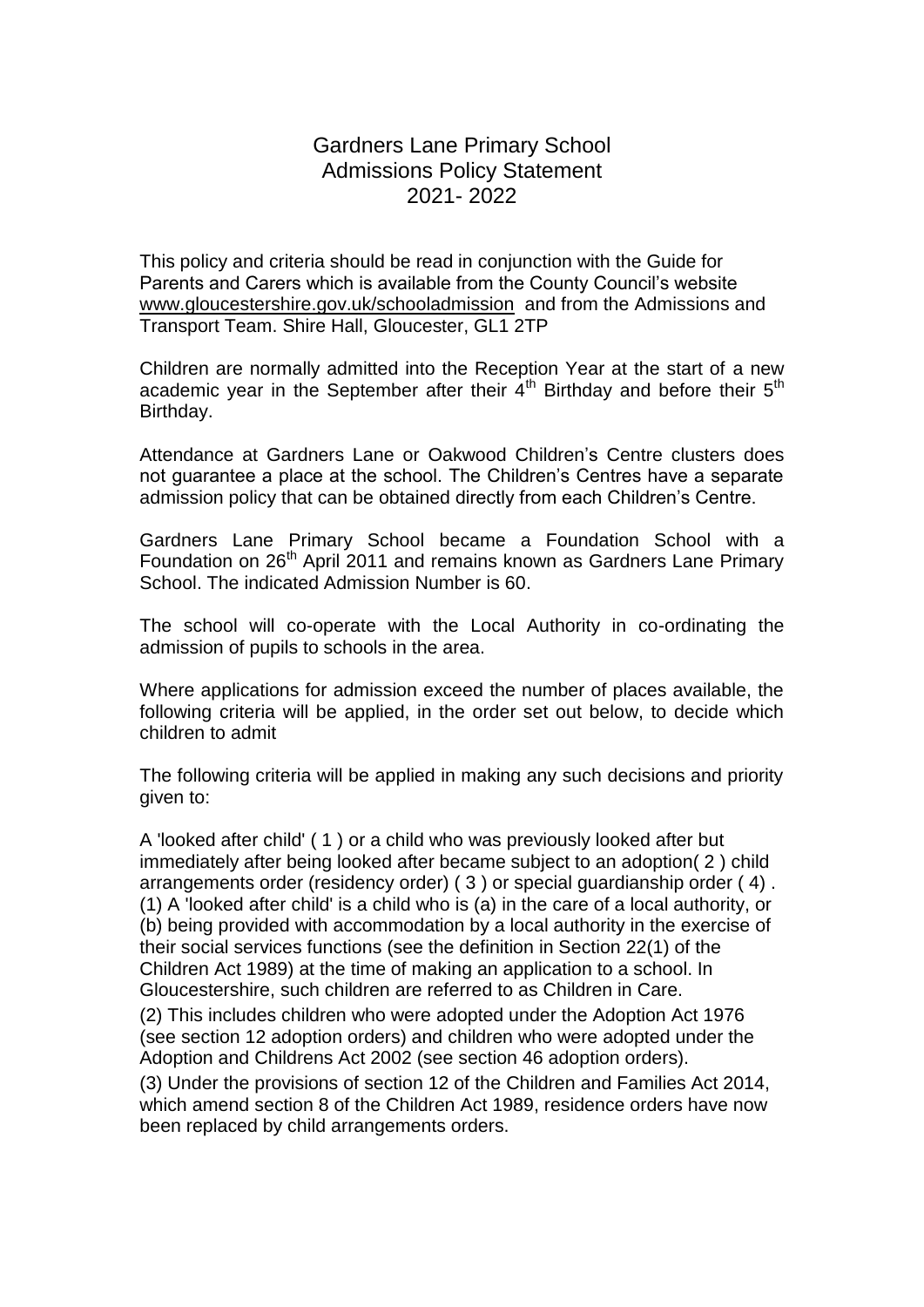(4) See Section 14A of the Children Act 1989 which defines a 'special guardianship order' as an order appointing one or more individuals to be a child's special guardian (or special guardians).

**b**) Children who will have siblings attending the school at the time when the younger child is admitted. For the purpose of this admissions policy the term 'sibling' refers to brother or sister, half brother or sister, adopted brother or sister, step brother or sister, or the child of the parent/carer's partner, and in every case, the child must be living in the same family unit at the same address, at the time of application.

**c)** Children who have an authenticated medical reason for attending Gardners Lane School *Application under this criterion will only be considered if they are supported by a written statement from the child's doctor. This must demonstrate that there is a very specific connection between the medical need and the facilities or resources of the school*

**d)** Children with the strongest geographical claim, measured in a straight line from the ordnance survey address point of the child's home address (including flats) to the ordnance survey address point of the school, using the Local Authority's computerised measuring system, with those living closer to the school receiving the higher priority.

**e**) Children for whom Gardners Lane School is not the nearest primary school.

If there is insufficient space for all children in any one of the above priorities (a, b or c) then places will be allocated to those with the strongest geographical claim, measured in a direct line.

In the event of a tie between two or more children when applying criterion d) (strongest geographic claim based on straight line distance) where there are not enough places available to offer all children a place at Gardners Lane a process of random allocation will be followed

Parents and guardians have a right of appeal to an independent appeals panel against any decision made by the governors, concerning the child's admission to school.

## **SEND**

The school is required to admit a child with a statement of Special Educational Needs or an Education, Health and Care plan that names the school, even if the school is full.

Other important information:

All letters offering places are sent out by Gloucestershire LEA on a predetermined date (you should check with the school office for this date).

**Applications must be made by completing and returning a School Admissions Application Form (with school preferences) to Gloucestershire County Council through the Normal Admissions Round by 15th January on the year the applicant is due to start school. Any**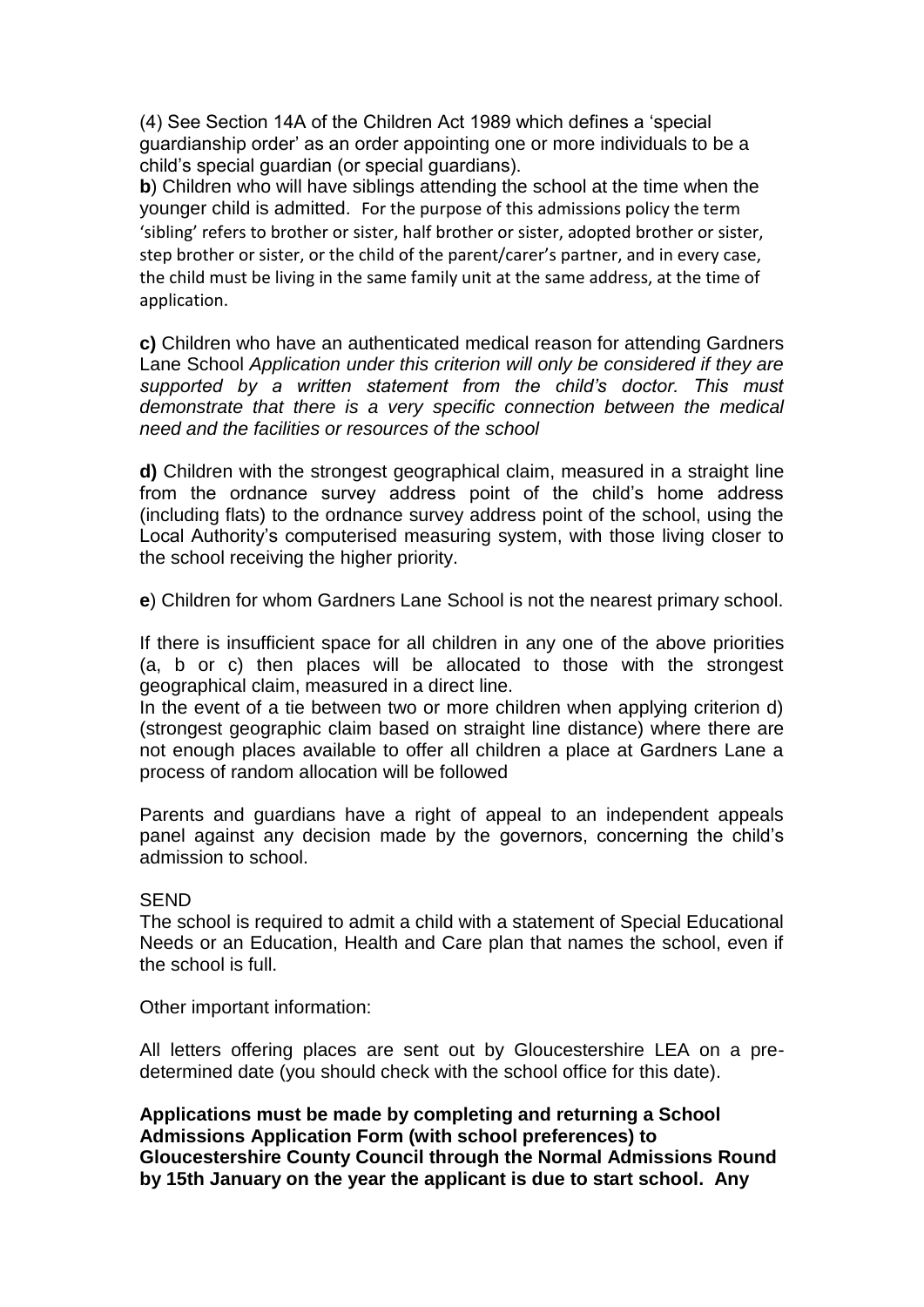# **applications received after 15th January will be considered a late application.**

Any decision to consider late applications made after the  $31<sup>st</sup>$  January will be made by the Executive Director, Education or nominated officer as stated in the 'Guide for parents and carers Primary Admission' published by Gloucestershire County Council.

The definition of "sibling" will be: "child sharing a parent and living the majority of the time in the same household". Where a child spends equal amounts of time with both parents, the address at which the child is registered for purposes of child benefit will be taken as the place where the child resides.

The definition of "Primary School" is any "state maintained school that provides education for children in Key Stage 1 and/or Key Stage 2 age groups".

All distances will be measured in a straight line using an OS map. **The Ordnance survey point could be at any point on each address not necessarily the front door i.e. the ordnance survey point could be in the back garden or the playing field of the school.** 

Offers will only be made in writing. Letters of refusal will give reasons for the decision together with information on a parent's right to appeal.

The School will also apply the DFES Code of Practice on School Admissions.

# **For purposes of this policy, the Children's Centres do not count as part of Gardners Lane School.**

Where applications for places are made out of the normal admission times this policy will be applied if there are more applicants than places.

The address you give us telling us where your child resides must be the permanent home address, not a business address, nor the address of a friend, relative or child minder, nor a temporary address nor an address to which you hope to move. You must let us know if this permanent address changes after you have completed and submitted the application form to the School.

Fraudulent applications will be treated as such and offers of places in these instances may be withdrawn.

Admission of Summer Born Children for Reception Entry for Gardners Lane Primary School

The Governing Body of Gardners Lane Primary School acknowledges the updated advice from the Department of Education that, parents/carers of "summer born" children (born between 1 April and 31 August) may request to